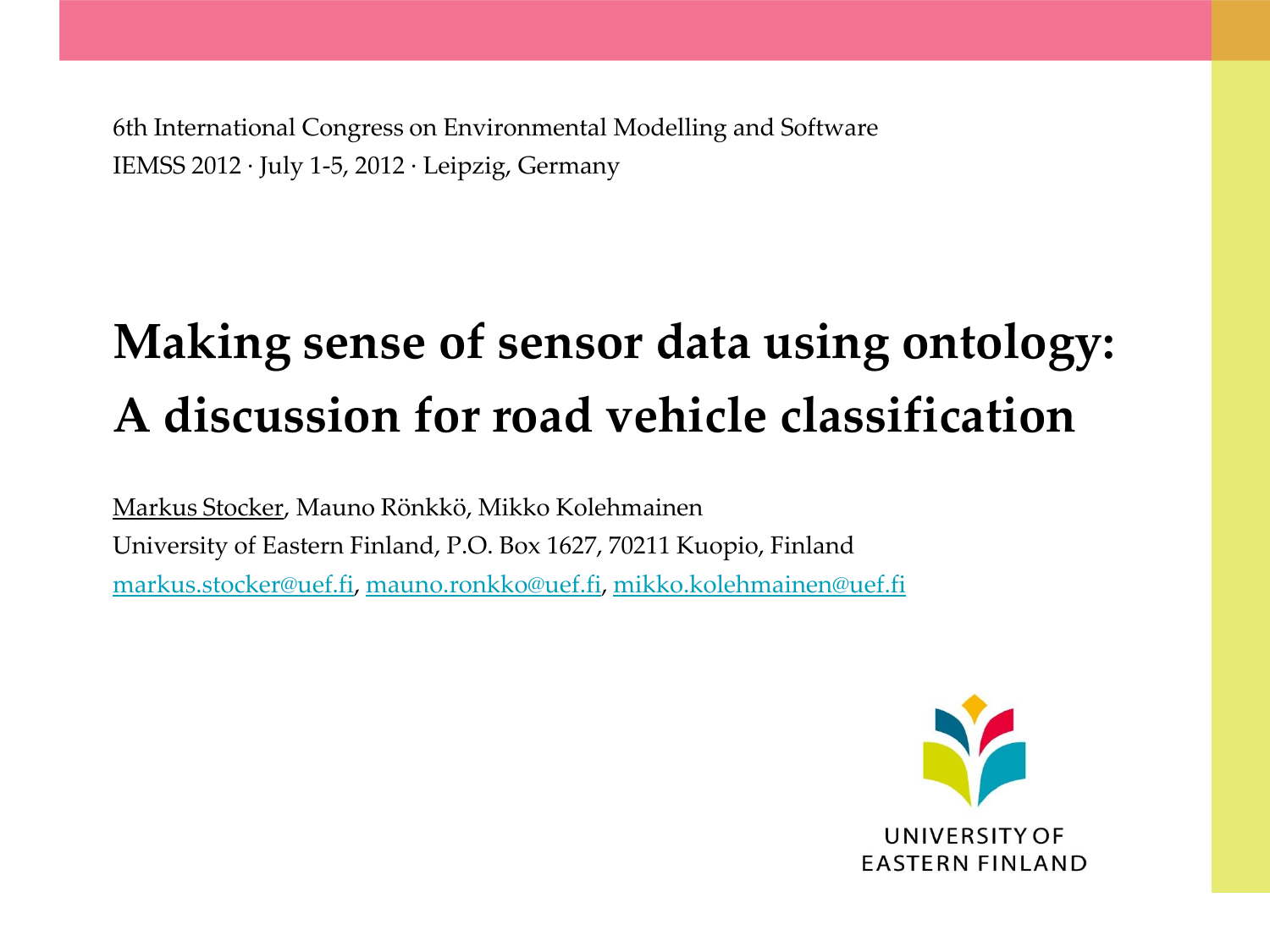# **Introduction Aim**

- •Automated representation of knowledge
	- About road vehicles driving on a specific road section
	- For which pavement vibration is measured
- •Generally, automated representation of knowledge
	- About real-world phenomena, e.g. objects, people, events
	- For which properties are measured using sensors



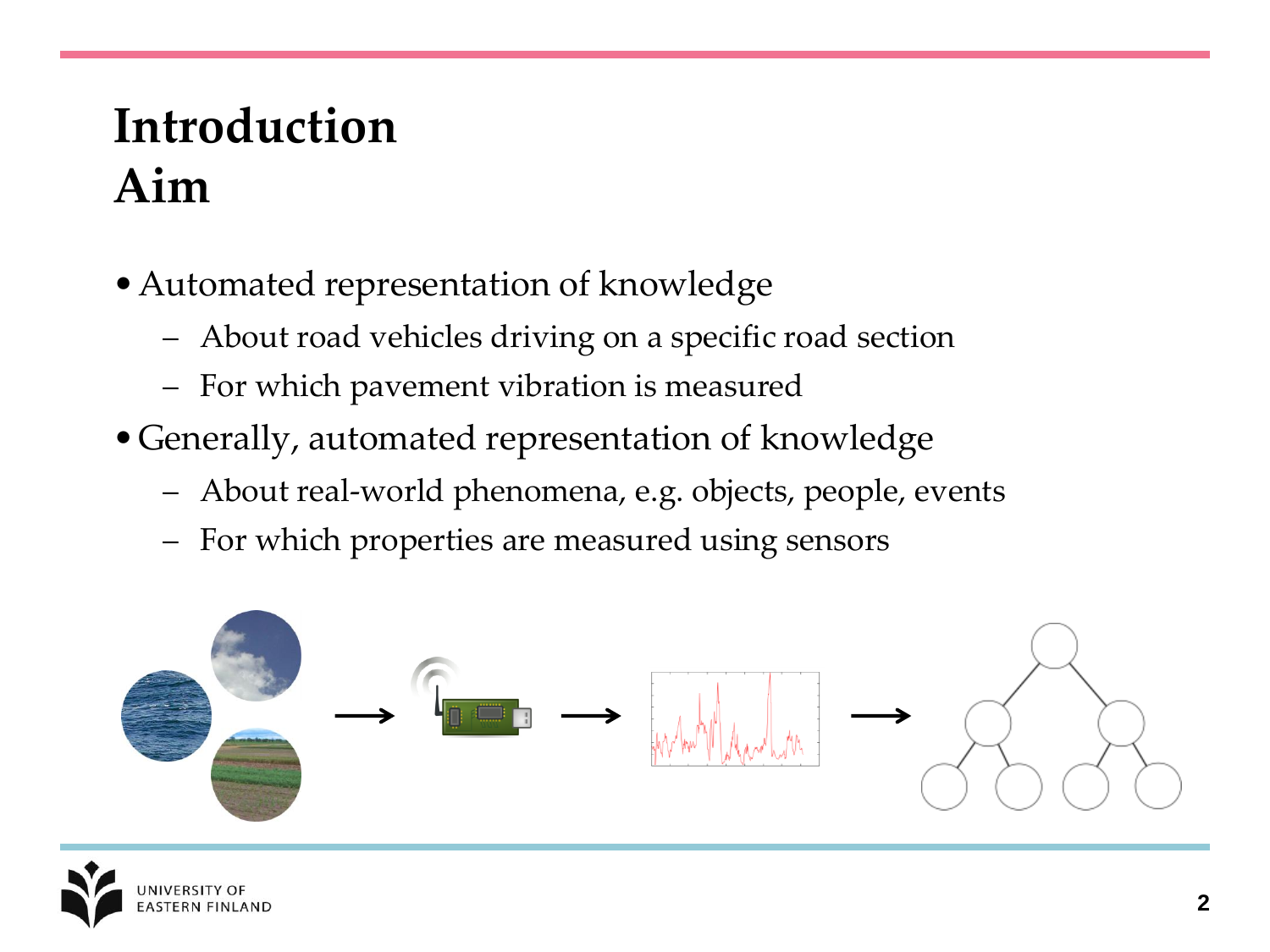# **Introduction Why**

- •Sensor data
	- Often high-volume numerical imprecise and incomplete time series
	- Challenging data processing and management
	- Perhaps of little interest to information services
- •Abstract concepts and relations
	- How people make sense of the world
	- Of interest to information services
- •Considerable gap between sensor data and abstract concepts
	- Reduce it by means of computational methods
	- Signal analysis, machine learning, knowledge representation

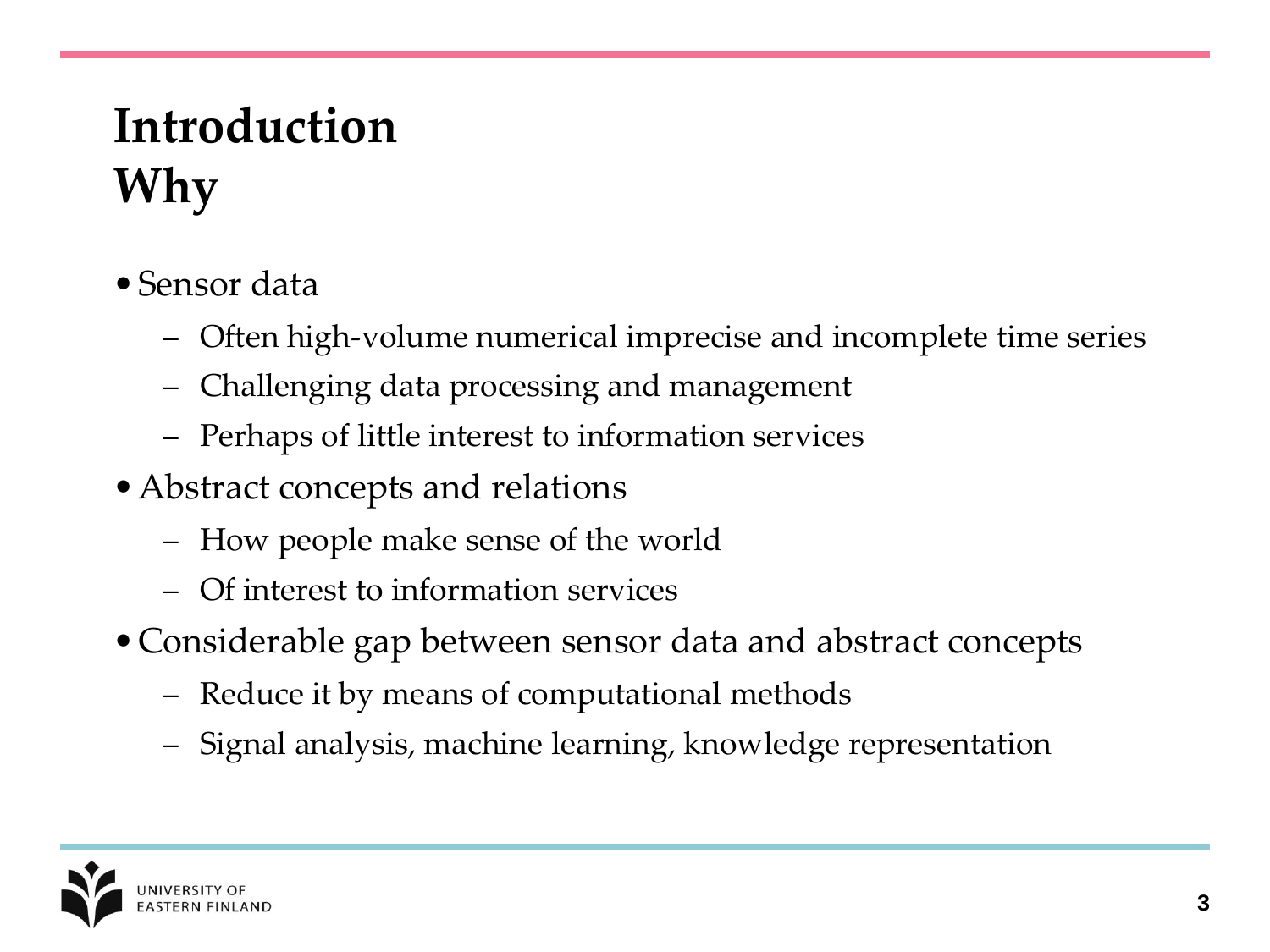### **Materials and methods Materials**

- •Data acquisition on August 30, 2011 between 10 AM and 4 PM
- Sensors
	- Three vibration sensors installed at side of a road section
		- About 130 million measurement values
	- Camera to visually monitor the road section
		- About 25 thousand image files
- Semantic Sensor Network Ontology<sup>[10]</sup>
	- Represent knowledge about
		- Observations made by sensors
		- For vehicles and their properties
- WEKA<sup>[9]</sup>, Protégé<sup>[11]</sup>, Jena<sup>[12]</sup>

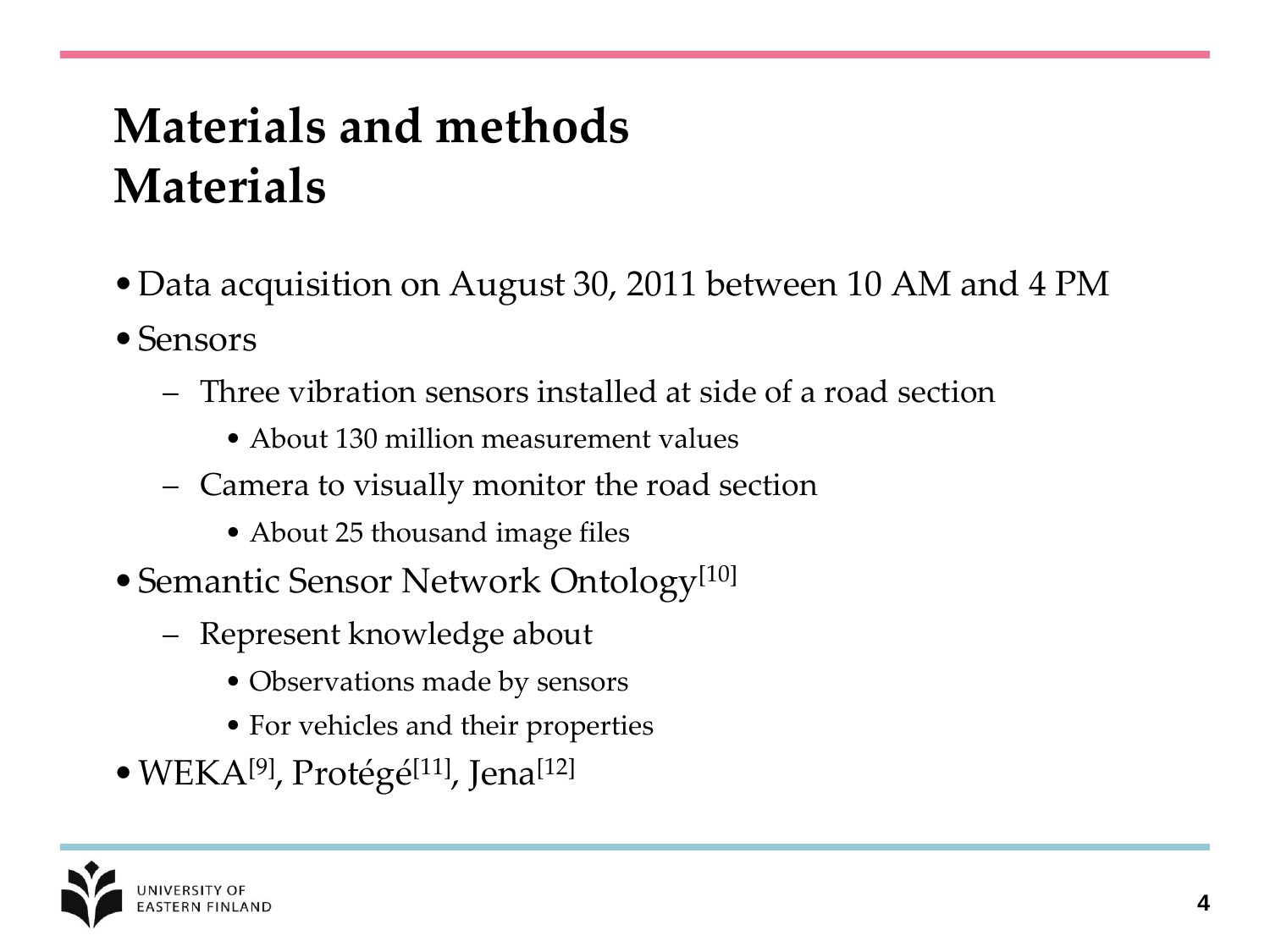### **Materials and methods Methods**

- •Camera images to visually identify vehicles
- •Labeled datasets to train neural network classifiers; each second
	- Bandpass filter and Fourier transform ~8 s of data
	- Heuristic decision whether a vehicle was observed
	- Label vibration data and use it as training examples
- •Given trained classifiers, do



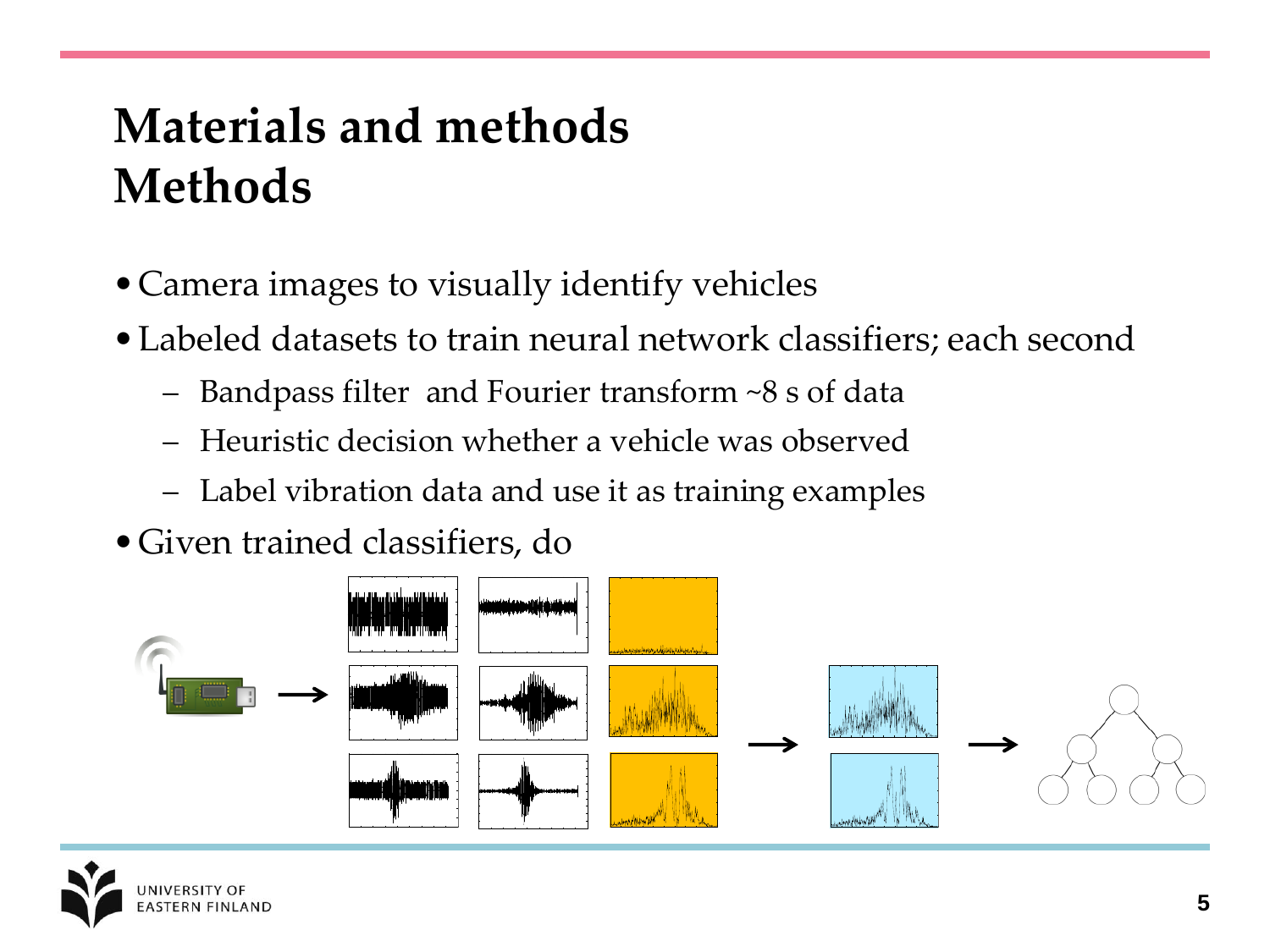### **Results Classification performance**

|                        | <b>Sensors</b> |                |                |
|------------------------|----------------|----------------|----------------|
| <b>Task</b>            |                | S <sub>2</sub> | S <sub>3</sub> |
| Vehicle detection      | $92\%$         | 95%            | 96%            |
| Vehicle classification | 82%            | 75%            | 83%            |

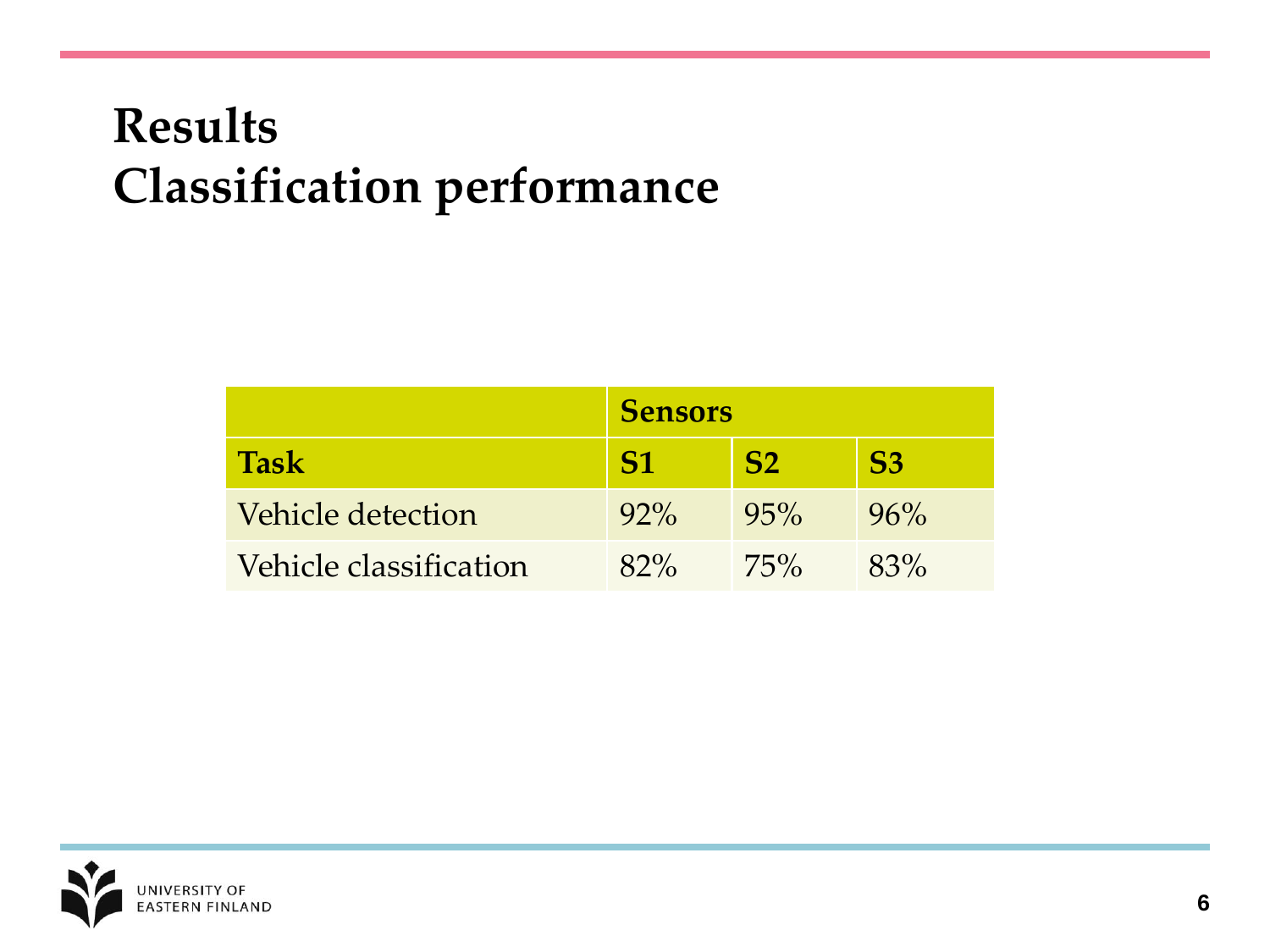### **Results Knowledge representation and reasoning**



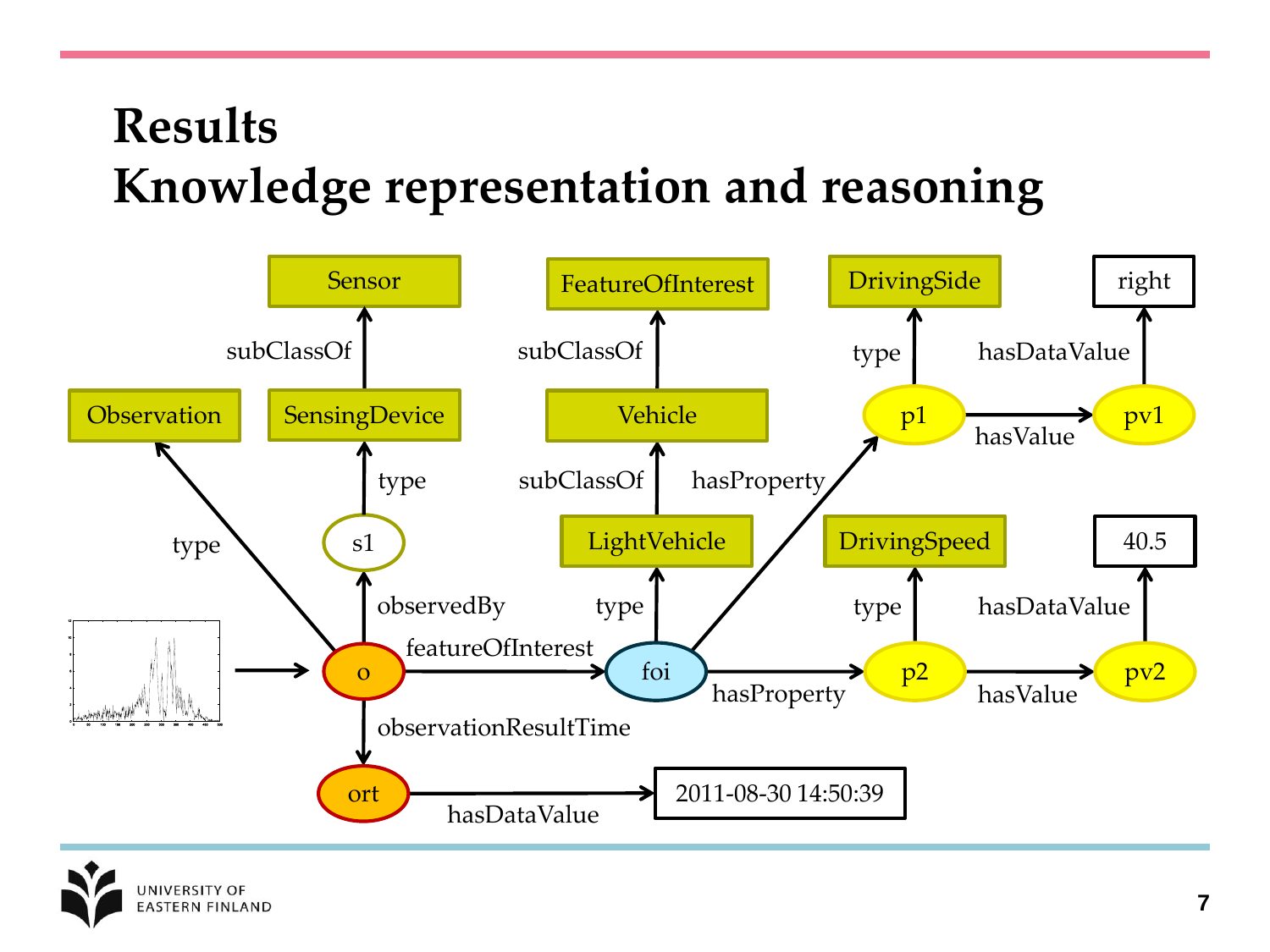# **Discussion**

- •Abstraction from measurement data
	- Knowledge layer with high-level domain terminology
	- Hide data processing complexity from information services
	- Better suited for users
- •Retaining versus discarding measurement data
	- Alternative, semantic annotation of measurement data
	- Generic and inference, but only within expressivity of the language
- •Limitations of the presented approach
	- Costly implementation, machine learning and programming
	- Domain specific, vision for a generic framework

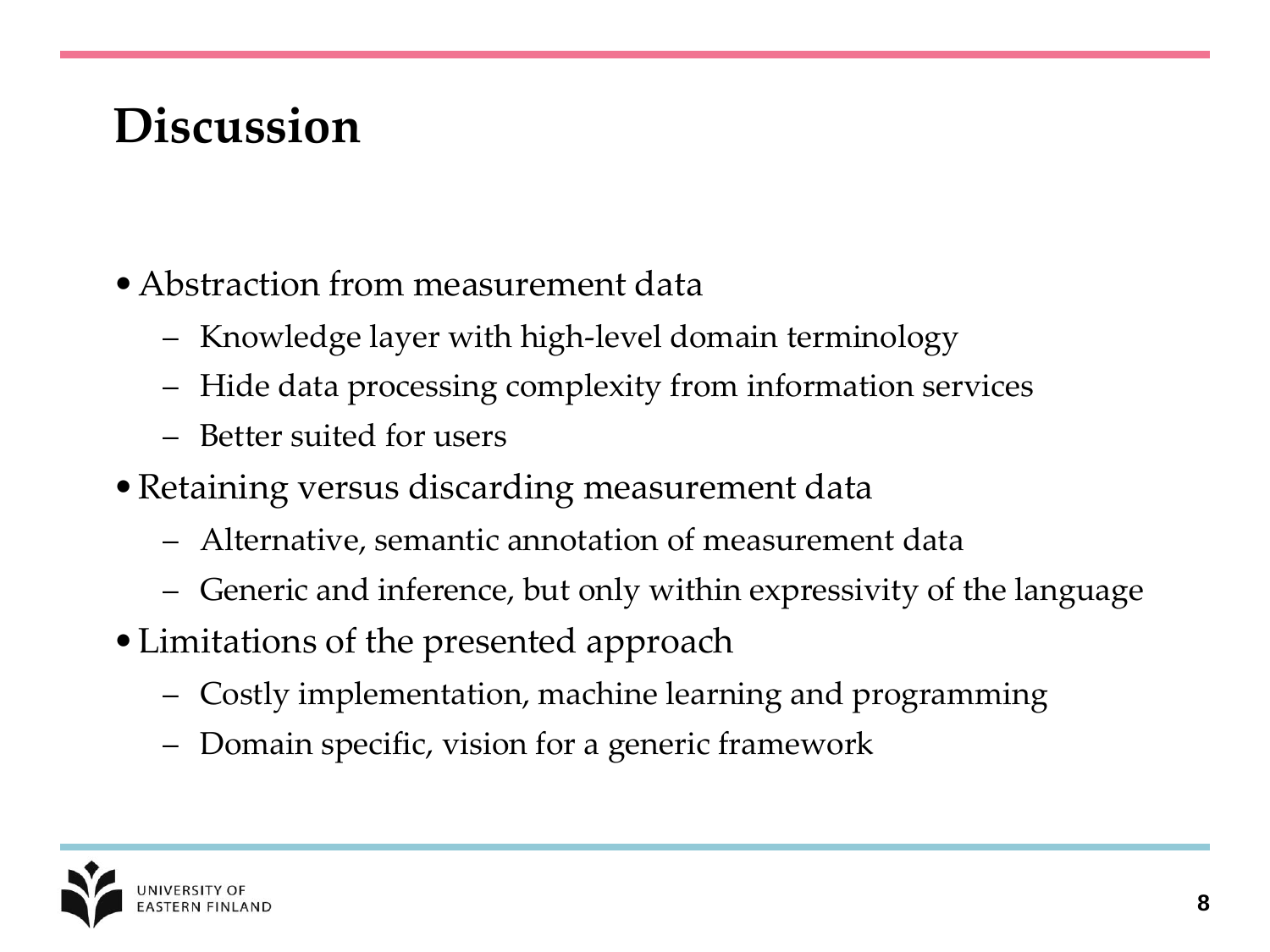#### **Related work**

- Vehicle detection/classification for traffic monitoring<sup>[1,2,3]</sup>
- Semantic annotation of sensor data<sup>[4]</sup>
- Terminologies to describe sensors and sensor networks<sup>[5]</sup>
- System architectures akin to what we presented here<sup>[6,7,8]</sup>
- Pervasive computing systems<sup>[13]</sup>
- Cognitive robotic systems<sup>[14]</sup>

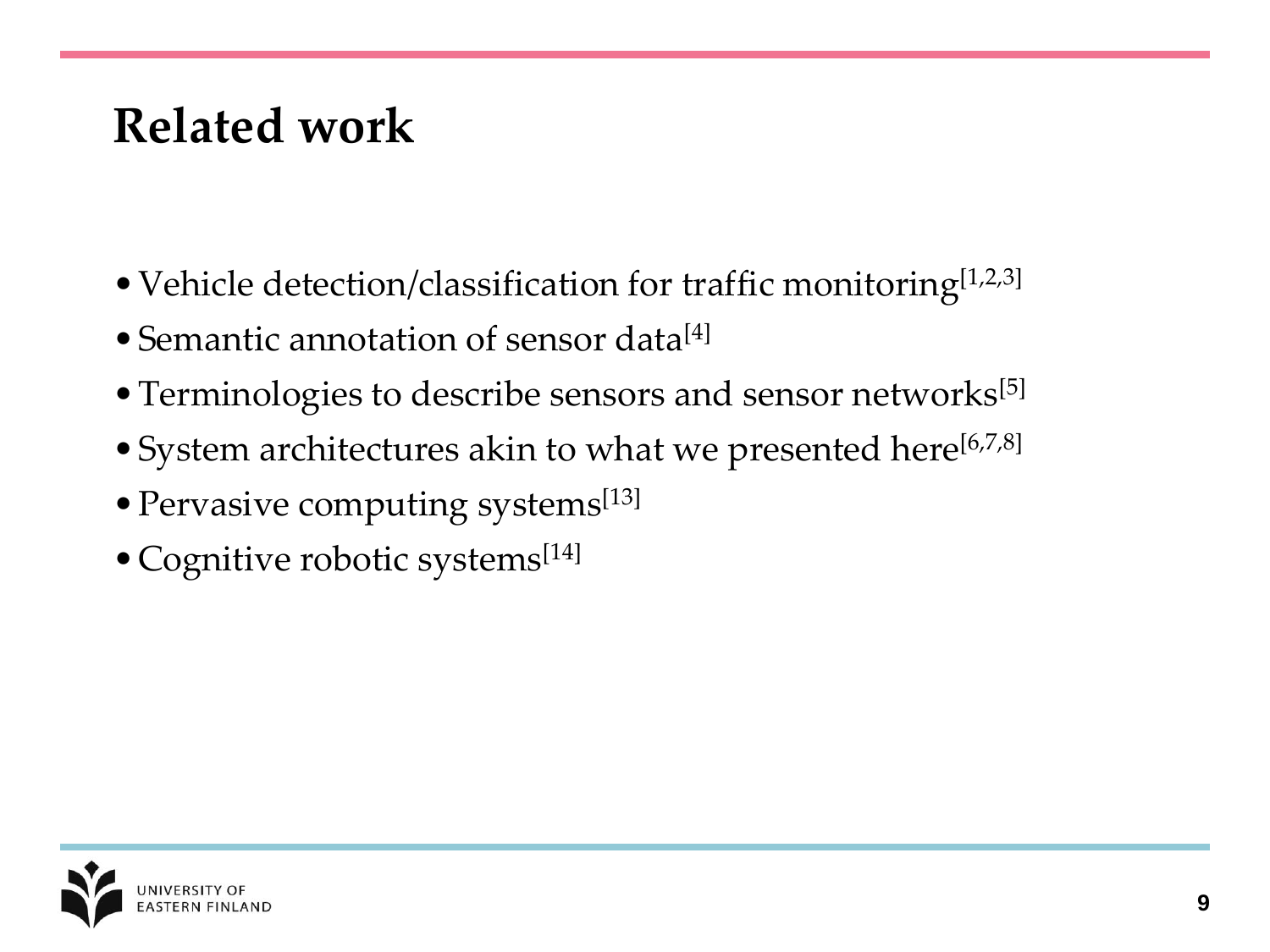# **Conclusions**

- •For vehicle classification using road-pavement vibration sensors
	- Gap between raw sensor data and abstract domain terminology
	- Benefits of reducing the gap and make sense of sensor data
	- Achieve this aim using state-of-the-art computational methods
		- Including knowledge representation and reasoning
- •Perhaps more generally of interest to
	- Environmental information systems that build on sensor networks
	- Such as systems for,
		- Lake and watershed monitoring
		- Forest fire monitoring
		- Atmospheric science, specifically aerosol monitoring